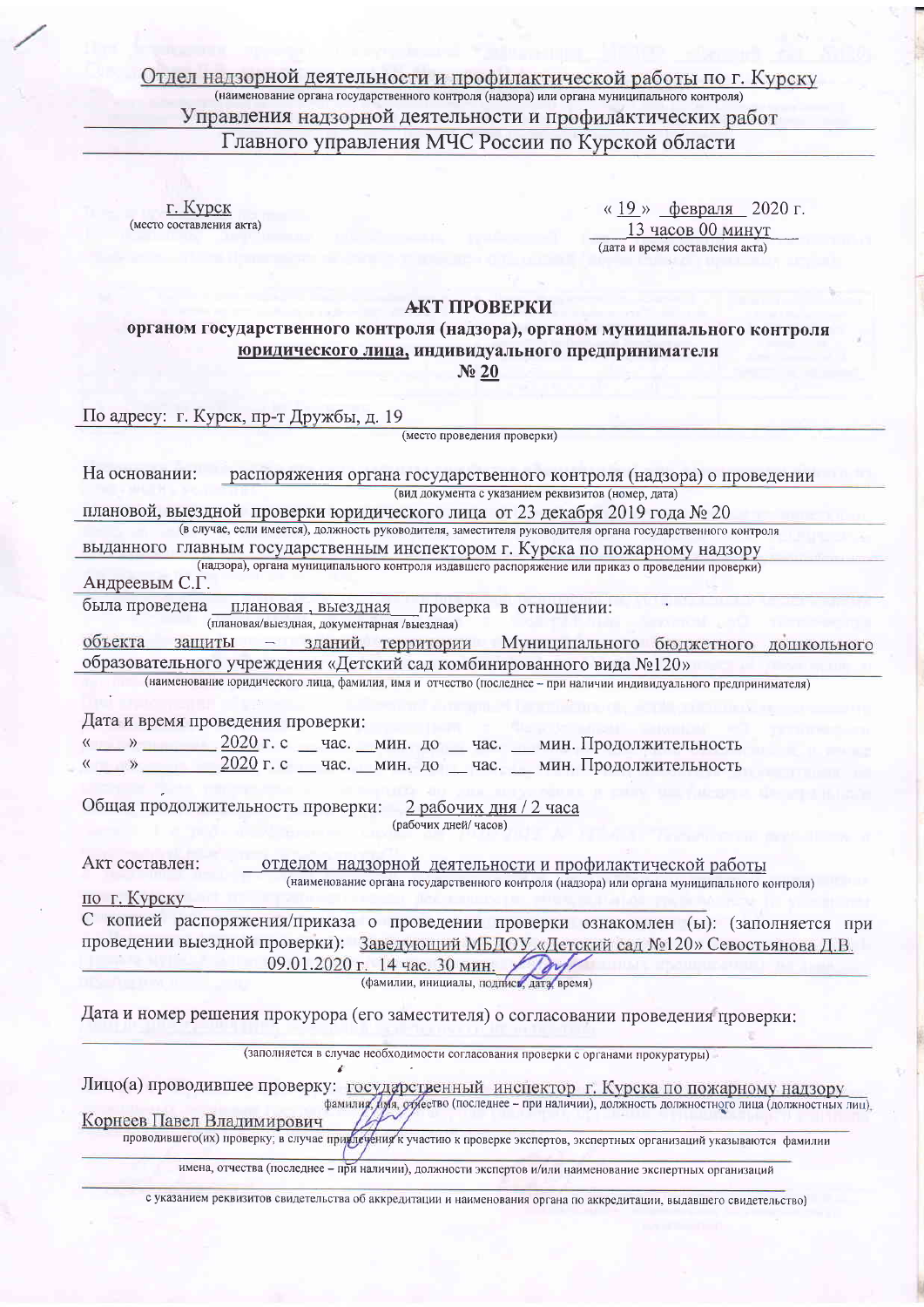При проведении проверки присутствовали: Заведующий МБДОУ «Детский сад Севостьянова Д.В., заместитель по АХЧ Никитина О.А.

(фамилия, имя, отчество (последнее - при наличии), должность руководителя, иного должностного лица (должностных лиц) или уполномоченного представителя юридического лица, уполномоченного представителя индивидуального предпринимателя, уполномоченного представителя саморегулируемой организации (в случае проведения проверки члена саморегулируемой организации), присутствовавших при проведении мероприятий по проверке)

## В ходе проведения проверки:

или требований, установленных Выявлены нарушения обязательных требований муниципальными правовыми актами (с указанием положений (нормативных) правовых актов):

| N <sub>2</sub><br>$\Pi/\Pi$ | Вид нарушения требований пожарной безопасности, с<br>указанием конкретного места выявленного нарушения | Пункт (абзац пункта) и наименование<br>нормативного правового акта Российской<br>Федерации и (или) нормативного<br>документа по пожарной безопасности,<br>требования которого (ых) нарушены | Сведения о юридических<br>и (или) физических<br>лицах, на которых<br>возлагается<br>ответственность за<br>совершение нарушений |
|-----------------------------|--------------------------------------------------------------------------------------------------------|---------------------------------------------------------------------------------------------------------------------------------------------------------------------------------------------|--------------------------------------------------------------------------------------------------------------------------------|
|                             |                                                                                                        |                                                                                                                                                                                             |                                                                                                                                |
| . .                         | Нарушений ТПБ не выявлено                                                                              |                                                                                                                                                                                             |                                                                                                                                |

## Пожарная безопасность объекта защиты считается обеспеченной при выполнении одного из следующих условий:

1) в полном объеме выполнены требования пожарной безопасности, установленные техническими регламентами, принятыми в соответствии с Федеральным законом «О техническом регулировании», и пожарный риск не превышает допустимых значений, установленных настоящим Федеральным законом;

2) в полном объеме выполнены требования пожарной безопасности, установленные техническими регламентами, принятыми в соответствии с Федеральным законом  $\langle \langle$ O техническом регулировании», и нормативными документами по пожарной безопасности.

(часть. 1 в ред. Федерального закона от 10.07.2012 N 117-ФЗ "Технический регламент о требованиях пожарной безопасности").

При выполнении обязательных требований пожарной безопасности, установленных техническими регламентами, принятыми в соответствии с Федеральным законом «О техническом регулировании», и требованиями нормативных документов по пожарной безопасности, а также для объектов защиты, которые были введены в эксплуатацию или проектная документация, на которые была направлена на экспертизу до дня вступления в силу настоящего Федерального закона, расчёт пожарного риска не требуется.

(часть. 3 в ред. Федерального закона от 10.07.2012 N 117-ФЗ "Технический регламент о требованиях пожарной безопасности").

2. Выявлены несоответствия сведений, содержащихся в уведомлении о начале осуществления отдельных видов предпринимательской деятельности, обязательным требованиям (с указанием положений (нормативных) правовых актов): не являлось предметом проверки;

3. Выявлены факты не выполнения предписаний органов государственного контроля (надзора), органов муниципального контроля (с указанием реквизитов выданных предписаний): не являлось предметом проверки;

## Нарушений требований пожарной безопасности не выявлено

Запись в Журнал учета проверок юридического лица, индивидуального предпринимателя, проводимых органами государственного контроля (надзора), органами муниципального контроля внесена (заполняется при проведении выездной проверки):

(подијусь проверяющего)

ботное уполномоченного представителя юридического лица, индивидуального предпринимателя, его уполномоченного представителя)